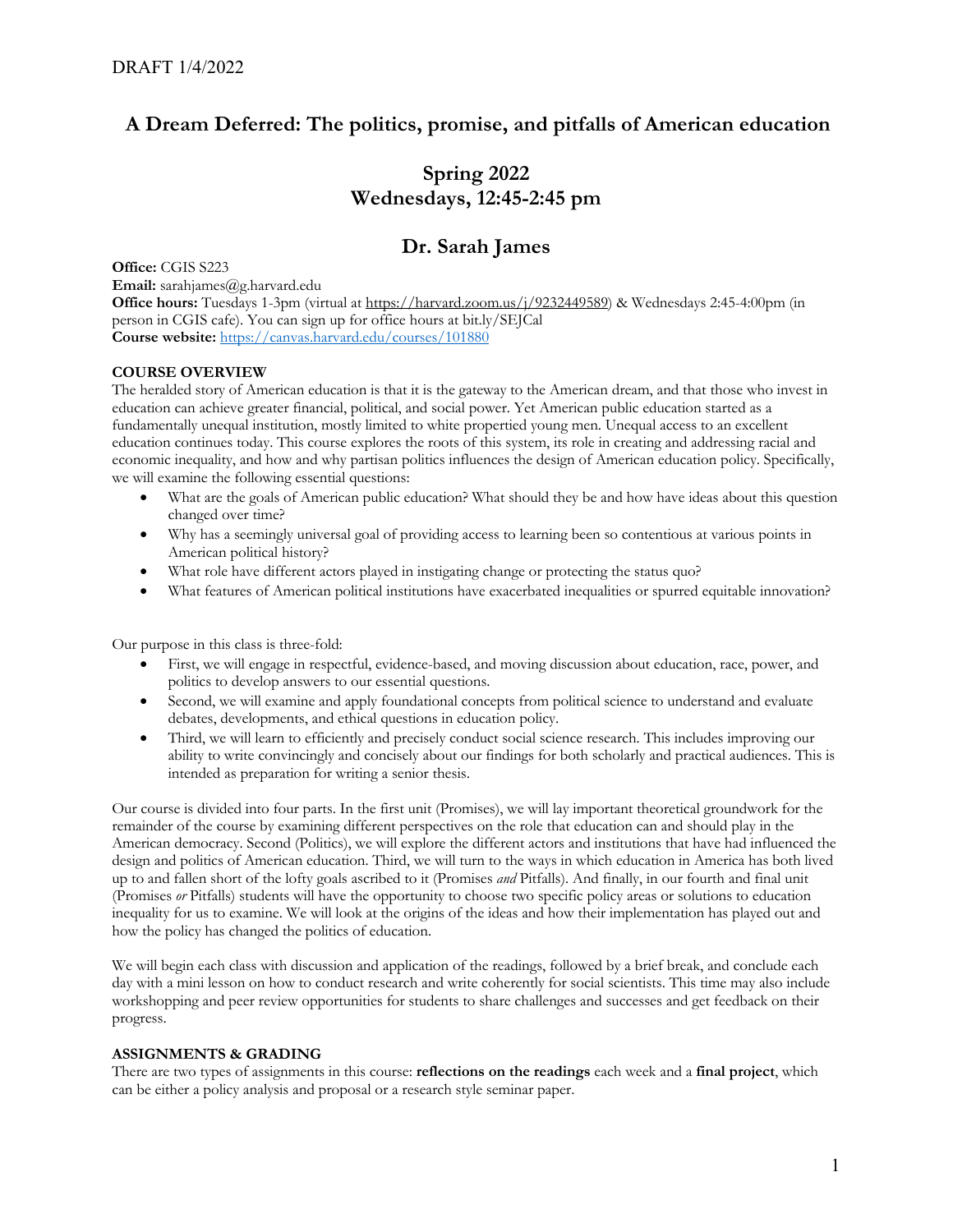Reading reflections are worth 40% of the overall grade and the various research assignments are worth 60%. For the reading reflections, students may decide what combination of short and long reflections they would like to complete such that the total possible points they have earned adds up to 40 points (i.e., 8 short reflections or 4 long reflections or 4 short reflections and 2 long reflections). **Reading reflections are due by 8am the day we have class.** 

Students may also choose how to earn the other 60% from their **final project**: through meeting more or fewer incremental deadlines. Students will also have the opportunity to choose the type of final paper they write—either a traditional seminar research paper or a policy proposal. Students planning to write a senior thesis should strongly consider the research paper. We will spend a portion of most sessions learning about the different aspects of conducting social science research and writing about our findings. More detailed descriptions of each assignment and the rubrics I will use to score them are available on Canvas and will be discussed in class.

| <b>Assignment Type</b>                                              | Options                                                                                                                                                          | Value       |
|---------------------------------------------------------------------|------------------------------------------------------------------------------------------------------------------------------------------------------------------|-------------|
| Reading reflections                                                 | <b>Short reflection</b><br>2-3 sentence summary of each reading AND 2-3 questions or comments about                                                              | $5%$ each   |
|                                                                     | themes or confusions across the readings.                                                                                                                        |             |
|                                                                     |                                                                                                                                                                  |             |
| (total points should                                                | In-depth reflection                                                                                                                                              | $10\%$ each |
| amount to 40)                                                       | 3-4 page reflection that identifies key themes from the readings, articulating<br>how the readings either connect or contradict one another and other ideas from |             |
|                                                                     | the course                                                                                                                                                       |             |
| Research or Policy<br>Paper<br>(see rubric for<br>grading criteria) | More structured, more feedback                                                                                                                                   |             |
|                                                                     | Research question paper (due 2/25/22)                                                                                                                            | $5\%$       |
|                                                                     | Contextualization paper (due 3/25/22)                                                                                                                            | $10\%$      |
|                                                                     | First draft (due no later than $4/15/22$ )                                                                                                                       | $15\%$      |
|                                                                     | Final draft (due date dependent on exam schedule)                                                                                                                | $30\%$      |
|                                                                     | More autonomy, fewer feedback opportunities                                                                                                                      |             |
|                                                                     | Research question paper (due 2/25/22)                                                                                                                            | $10\%$      |
|                                                                     | Contextualization paper (due no later than 3/25/22)                                                                                                              | $15\%$      |
|                                                                     | Final paper (due date dependent on exam schedule)                                                                                                                | $35\%$      |

## **Late assignments**

All students who are working individually on their final project may have an automatic 24-hour extension on any final project assignment. Students should let me know before the stated deadline if they tend to take advantage of the extension (note this is not intended to be a request for permission to use the extension—you should just assume you have the extension if you need it). I expect submissions from groups to be submitted on time, unless we have discussed alternatives at least 72 hours in advance of the deadline.

#### **A note about participation**

I believe that students can contribute in a myriad of ways: writing excellent reflection papers, asking questions of their peers, raising their hand in class, attending office hours, and reaching out to the instructor via email, just to name a few. Contributing to the intellectual dialogue and conversations in our class is a foundational expectation of the course but is not explicitly included in the grading scheme because of how subjective assessing participation can be. I will touch base with students if I am concerned about their engagement in the course, but otherwise trust that students will do their best to contribute to our collective learning when and how they are most excited about doing so. This being said, *attendance at our weekly seminars is mandatory*; students who miss multiple sessions without documented rationale may lose up to 5 points off their final grade. *Laptops and cell phones are permitted, but only to reference the readings, not for notetaking; there should be no typing happening. If they are distracting, I will ban them.*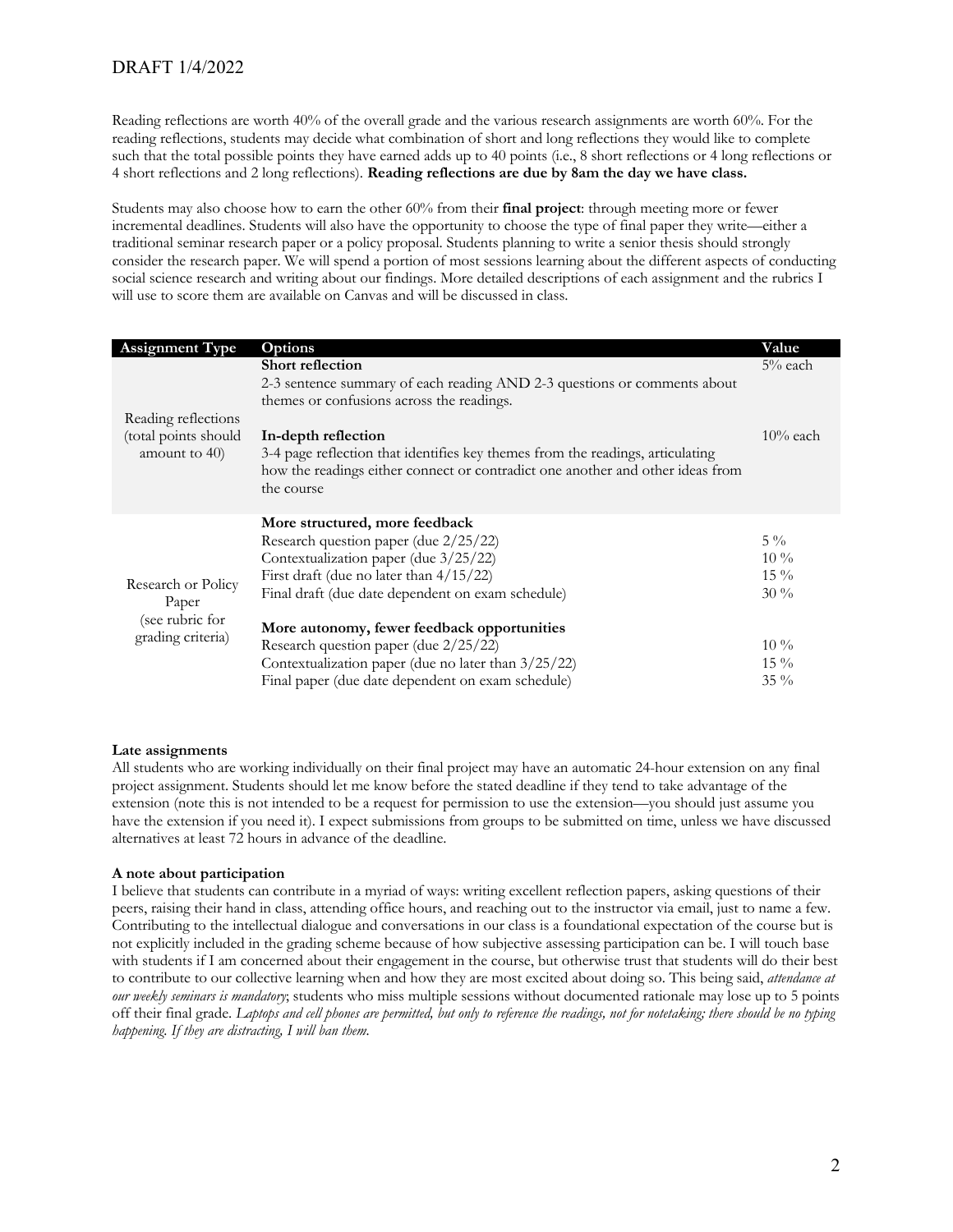## **STATEMENT OF INCLUSION & BELONGING**

One of the goals of this class is to use social science research to ground conversations about education, values, politics, race and inequality, but this approach does not remove the passion, emotion, and challenge of having such conversations. Furthermore, we all interpret findings through the lenses of our own experiences, be it ideological, racial, regional, or economic (to name a few). I have done my best to include a diverse set of perspectives; however, I acknowledge that it is possible there may be both overt and covert biases in the material, due to both the lens through which much of political science and journalism is written and through my own biases when choosing materials.

We will discuss topics that may generate strong personal and emotional reactions. Our conversations will not always be easy; we will make mistakes in our speaking and our listening; sometimes we will need patience or courage or imagination or any number of qualities in combination to engage our texts, our classmates, and our own ideas and experiences. We will always need respect for others. Thus, an additional aim of our course necessarily will be for us to increase our facility with the sometimes-difficult conversations that arise as we deepen our understandings of multiple perspectives. While our intention may not be to cause discomfort or offense, the impact of what happens throughout the course is not to be ignored and is something that I consider to be very important and deserving of attention. If and when this occurs, there are several ways to address it:

- 1. Discuss the situation privately with me. I am always open to listening to students' experiences and want to work with students to find acceptable ways to process and address the issue.
- 2. Discuss the situation with the class. Starting by asking a question from a position of assuming the best about the speaker's intentions can be a useful strategy for bringing something to the class' attention. Chances are there is at least one other student in the class who had a similar response to the material. Discussion enhances the ability for all class participants to have a fuller understanding of context and impact of course material and class discussions.
- 3. If for any reason you do not feel comfortable discussing the issue directly with me, I encourage you to speak with one of your resident advisors.

## **IMPORTANT RESOURCES**

While I am always happy to be your first stop for any support you may need or questions you might have during the semester, Harvard does offer a wealth of resources for students. The following is a non-exhaustive list of some of the resources available to you for navigating the many academic, personal, and health challenges you may encounter during your time at Harvard:

**Mental Health Support**: Counseling and Mental Health Services (CAMS) has free, 24/7 access to counselors for students at (617) 495-2042. They also offer ongoing mental health support accessible on campus. You can see their full range of services at https://camhs.huhs.harvard.edu/our-services.

**Research Support**: Our librarians are some of the most underutilized resources on campus! They can help you locate resources, find data, or brainstorm research ideas. Kathleen Sheehan is the librarian whose expertise is most aligned with our course. You make an appointment with her at https://library.harvard.edu/staff/kathleen-sheehan or email her at ksheehan@fas.harvard.edu.

**Writing Support**: For specific information on social science style writing, check out GovWrites (https://govwrites.squarespace.com/). For more general help with grammar, proofreading, and overall clarity, consider making an appointment with the Harvard Writing Center (https://writingcenter.fas.harvard.edu/).

## **COURSE SCHEDULE & READINGS**

We will read between 120 and 250 pages each week. Note that the course intentionally starts with a heavier reading load and lightens up as the semester goes along to allow for students to shift their focus to the final project. Be sure to check each citation for any specifics on which chapters or pages to focus on. At the end of each class, I will preview the following week's readings and offer suggestions on what can be skimmed vs. what should be read in detail.

## **PART I: PROMISE**

*What is the role of education in American democracy? How should educators and policymakers balance the needs of individuals with the collective?*

## **January 26: Purpose of Education for Society**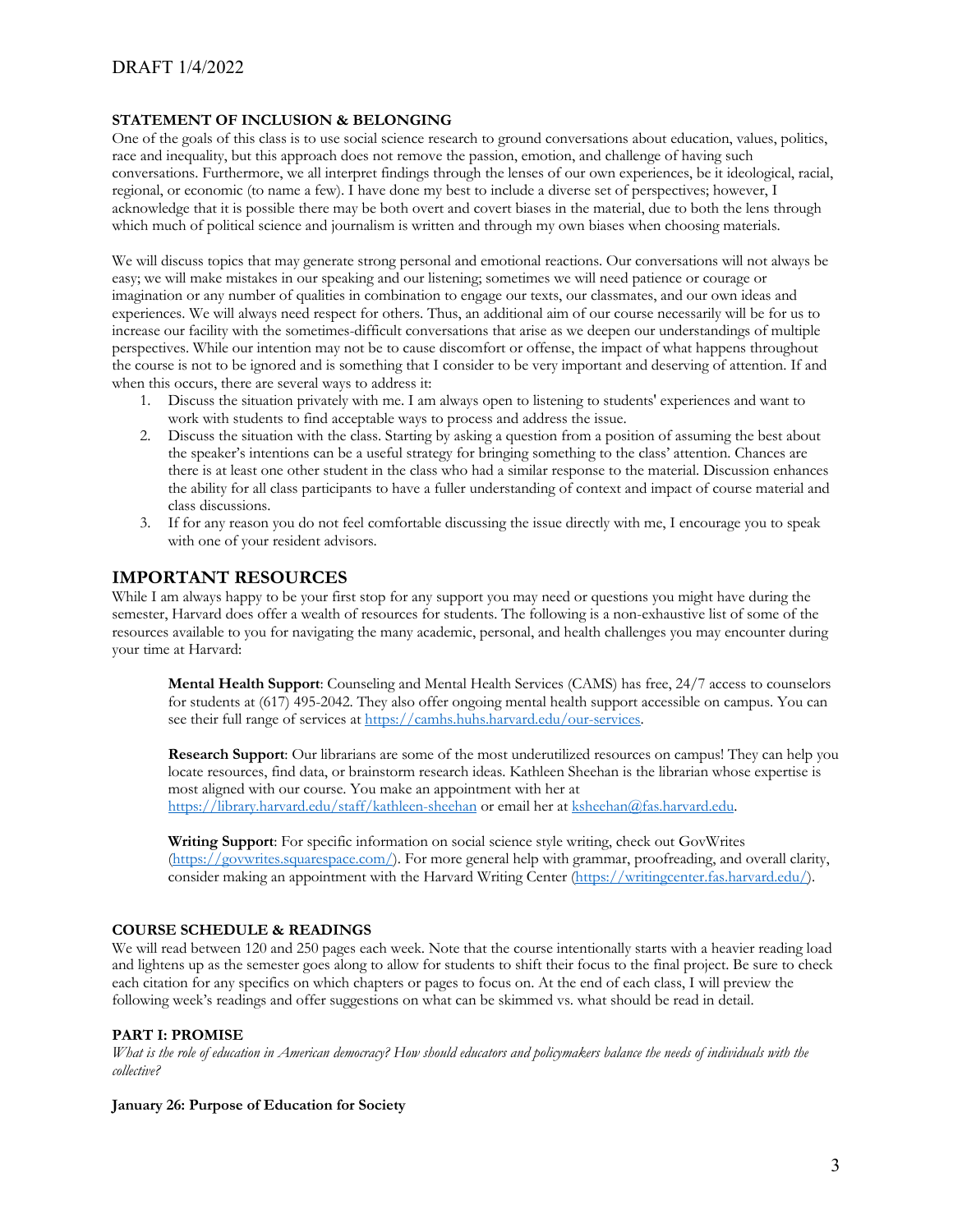*What is the role of education in a liberal democracy? Who has defined this purpose and how has it changed over time?* Skill: The arc of research

#### Theoretical purpose

Allen, Danielle. *Education and equality*. University of Chicago Press, 2016. Pages 1-50 (Prologue, Chapter 1 and Chapter 2)

Comment 3: in Allen, Danielle. *Education and equality*. University of Chicago Press, 2016. (Pages XX)

Gutmann, Amy. *Democratic education*. Princeton University Press, 1999. Chapters XX

#### Historical purpose

Anderson, James D. *The education of Blacks in the South, 1860-1935*. Univ of North Carolina Press, 1988. Introduction & Chapter 3.

Feldman, Joe. *Grading for equity: What it is, why it matters, and how it can transform schools and classrooms*. Corwin Press, 2018., Chapter 2: A brief history of grading

## **February 2: Purpose of education for the individual**

*How should schools balance the needs of individuals with the needs of the collective (be in the community or society)? Whose needs should be prioritized in a school setting (i.e., the lowest or highest achieving? Those meeting expectations? Students with the fewest resources?)?* Skill: The two types of research questions and how to write them

#### **Overview**

Labaree, David F. "Public goods, private goods: The American struggle over educational goals." *American educational research journal* 34.1 (1997): 39-81.

#### Specific purposes

Wright, Wayne E. "The political spectacle of Arizona's Proposition 203." *Educational Policy* 19.5 (2005): 662-700.

Levinson, Meira. *No citizen left behind*. Harvard University Press, 2012. Chapters 1 & 5

Chetty, Raj, John N. Friedman, and Jonah E. Rockoff. *The long-term impacts of teachers: Teacher value-added and student outcomes in adulthood*. No. w17699. National Bureau of Economic Research, 2011. Focus on Intro and charts at the end (skim middle)

Santelli, John S. "Abstinence-only education: Politics, science, and ethics." *Social Research: An International Quarterly* 73.3 (2006): 835-858.

#### Specific subgroups

Barshay, Jill. "Proof Points: What Research Tells Us About Gifted Education." *The Hechinger Report.* October 18, 2021. https://hechingerreport.org/proof-points-what-research-tells-us-about-gifted-education/

Katsiyannis, Antonis, Mitchell L. Yell, and Renee Bradley. "Reflections on the 25th anniversary of the Individuals with Disabilities Education Act." Remedial and Special education 22.6 (2001): 324-334.

Mitchell, Corey. "'English-only'" Laws in Education on Verge of Extinction." *Education Week.* October 23, 2019. https://www-edweek-org.ezp-prod1.hul.harvard.edu/teaching-learning/english-only-laws-in-educationon-verge-of-extinction/2019/10

Shapiro, Eliza. "De Blasio to phase out N.Y.C. gifted and talented program." *The New York Times.* October 8, 2021. https://www.nytimes.com/2021/10/08/nyregion/gifted-talented-nyc-schools.html

## **PART II: POLITICS**

*What role does federalism play in the design and implementation of American education policy and politics? What powers does each level of government have over education policy?*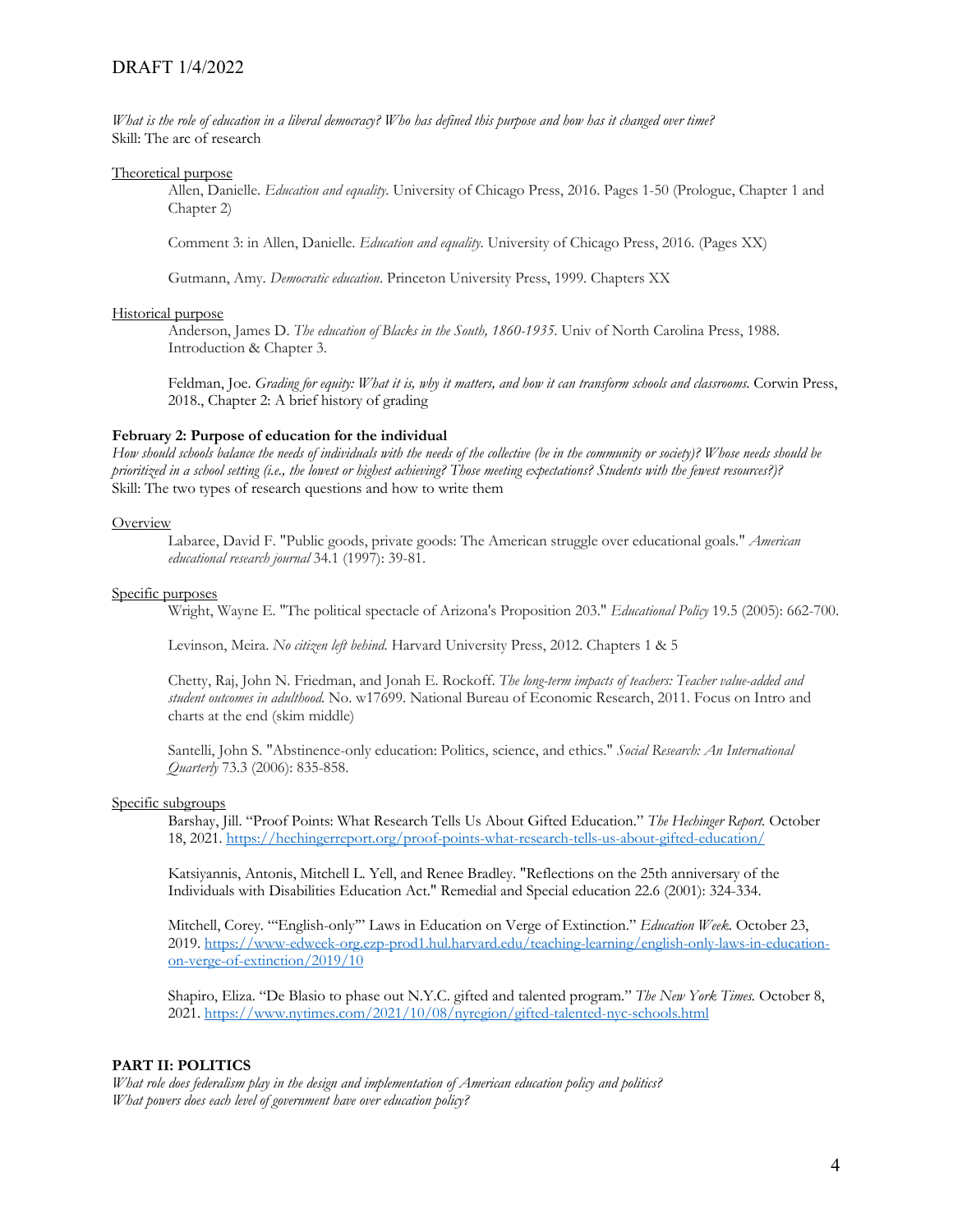*Which actors are most powerful in education politics?*

#### **February 9: Executive and federal power**

*In what ways has the executive branch influenced education policy? How has this changed over time?* Skill: Finding scholarly resources & staying organized while researching

## Overview of executive power

Howell, William G., and Asya Magazinnik. "Presidential prescriptions for state policy: Obama's race to the top initiative." *Journal of Policy Analysis and Management* 36.3 (2017): 502-531.

Moe, Terry M., and William G. Howell. "Unilateral action and presidential power: A theory." *Presidential Studies Quarterly* 29.4 (1999): 850-873. read pages 850-856 and 858-865 only. The rest is optional.

#### Common Core as an example of executive power in education

Bindewald, Benjamin J., Rory P. Tannebaum, and Patrick Womac. "The common core and democratic education: Examining potential costs and benefits to public and private autonomy." *Democracy and Education* 24.2 (2016): 4.

Hamlin, Daniel and Peterson, Paul E. 2018. "Have States Maintained High Expectations for Student Performance?" *Education Next*. 18(4): 42-49. https://www.educationnext.org/have-states-maintained-highexpectations-studentperformanceanalysis-2017-proficiency-standards/

Goldstein, Dana. "After 10 Years of Hopes and Setbakcs, What Happened to the Common Core?" *The New York Times.* December 6, 2019. https://www.nytimes.com/2019/12/06/us/common-core.html

Jochim, Ashley, and Lesley Lavery. "The evolving politics of the common core: Policy implementation and conflict expansion." *Publius: The Journal of Federalism* 45.3 (2015): 380-404.

Tampio, Nicholas. 2016. "A Democratic Critique of the Common Core English Language Arts (ELA) Standards." *Democracy and Education*. 26(1)

#### **February 16: State Power**

*What role do the states play in designing and regulating education? How much power should states have?* Skill: Overviewing social science methods

#### Theoretical framework

Michener, Jamila. "Policy feedback in a racialized polity." *Policy Studies Journal* 47.2 (2019): 423-450.

## Specific examples of state power

Goldstein, Dana. "Two States. Eight Textbooks. Two American Stories. "" *The New York Times.* January 12, 2020. https://www.nytimes.com/interactive/2020/01/12/us/texas-vs-california-history-textbooks.html

Morel, Domingo. *Takeover: Race, education, and American democracy*. Oxford University Press, 2018.

#### **February 23: Local Power and School Boards**

*What are the benefits and disadvantages of local control over schools? Should school boards be appointed or elected?* Skill: Workshop research questions

Local electoral politics in education

Anzia, Sarah F. "The election timing effect: Evidence from a policy intervention in Texas." *Quarterly Journal of Political Science* 7.3 (2012): 209-248.

Berkman, Michael B. Ten thousand democracies: Politics and public opinion in America's school districts. Georgetown University Press, 2005, pages 1-8, 63-84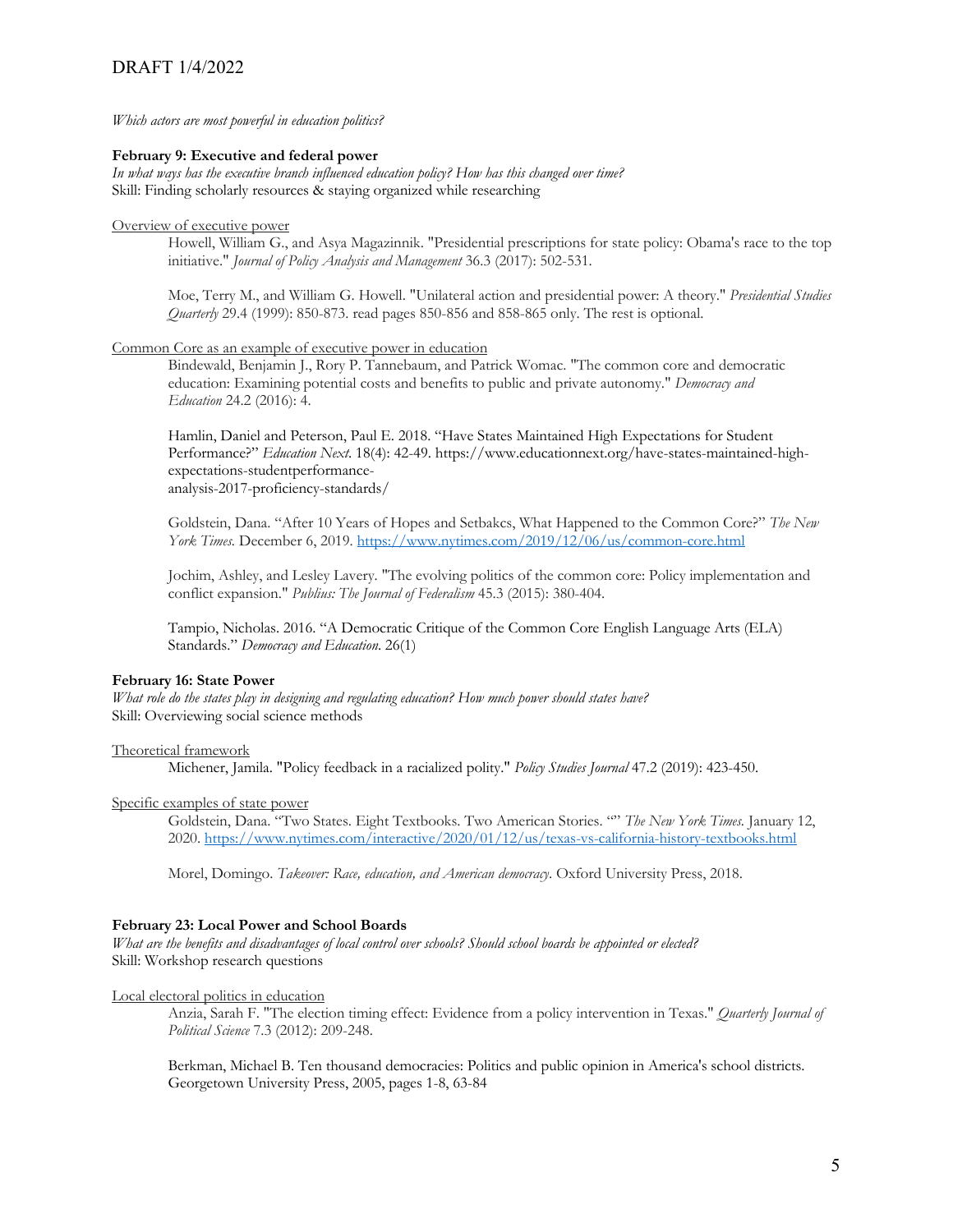Flavin, Patrick, and Michael T. Hartney. "Racial inequality in democratic accountability: Evidence from retrospective voting in local elections." *American Journal of Political Science* 61.3 (2017): 684-697

Hess, Frederick M. "Looking for leadership: Assessing the case for mayoral control of urban school systems." American Journal of Education 114.3 (2008): 219-245.

The politicization of school boards

Sawchuk, Stephen. "Why School Boards are Hot Spots for Nasty Politics." *Ed Week.* July 29, 2021. https://www-edweek-org.ezp-prod1.hul.harvard.edu/leadership/why-school-boards-are-now-hot-spots-fornasty-politics/2021/07

"School Board Wars Part I" The Daily. *The New York Times* 11/16/21 https://www.nytimes.com/2021/11/16/podcasts/the-daily/school-boards-mask-mandates-crt-buckscounty.html

"School Board Wars Part I" The Daily. *The New York Times* 11/17/21 https://www.nytimes.com/2021/11/17/podcasts/the-daily/school-board-bucks-county.html

\*\*Assignment 1 due 2/25/22\*\*

#### **March 2: Parents and policy entrepreneurs**

*What levers of power do parents have over schools and education policy? Under what conditions do they exercise this power? How have policy entrepreneurs influenced education policy? How has this changed over time?* Skill: The why behind contextualizing research

#### Theoretical concepts

Gilens, Martin. "Preference gaps and inequality in representation." PS: Political Science & Politics 42.2 (2009): 335-341.

Gutmann, Amy. Democratic Education, "Parental Choice," pages 64-70, 115-122

Schlozman, Kay, Verba, Sidney, and Brady, Henry E. "Does Unequal Political Voice Matter?" in *The Unheavenly Chorus: Unequal Political Voice and the Broken Promise of American Democracy*. Princeton University Press. 2012. Chapter 5, pages 117-146.

Levine, Jeremy R. 2016. "The Privatization of Political Representation: Community-Based Organizations as Nonelected Neighborhood Representatives." American Sociological Review. 81(6): 1251-1275.

Sheingate, Adam D. 2003. "Political Entrepreneurship, Institutional Change, and American Political Development." Studies in American Political Development. 17. Read only 185 to 191. The rest is optional

#### Historical Examples

Henig, Jeffrey R., Hula, Richard C., Orr, Marion and Pedescleaux, Desiree S. 1999. "Parental and Community Participation in Education Reform." The Color of School Reform: Race Politics, and the Challenge of Urban Education. Princeton: Princeton University Press. Pages 14-15, 22-26, 155-208

Anderson, James D. *The education of Blacks in the South, 1860-1935*. Univ of North Carolina Press, 2010. Chapter 4.

#### **March 9: Unions**

*What are teacher unions and what purpose do they serve? How have teacher unions impacted the development of education politics and reform?* Skill: How to effectively incorporate other scholarly sources (aka contextualizing your research aka writing a literature review)

Political power and purpose of unions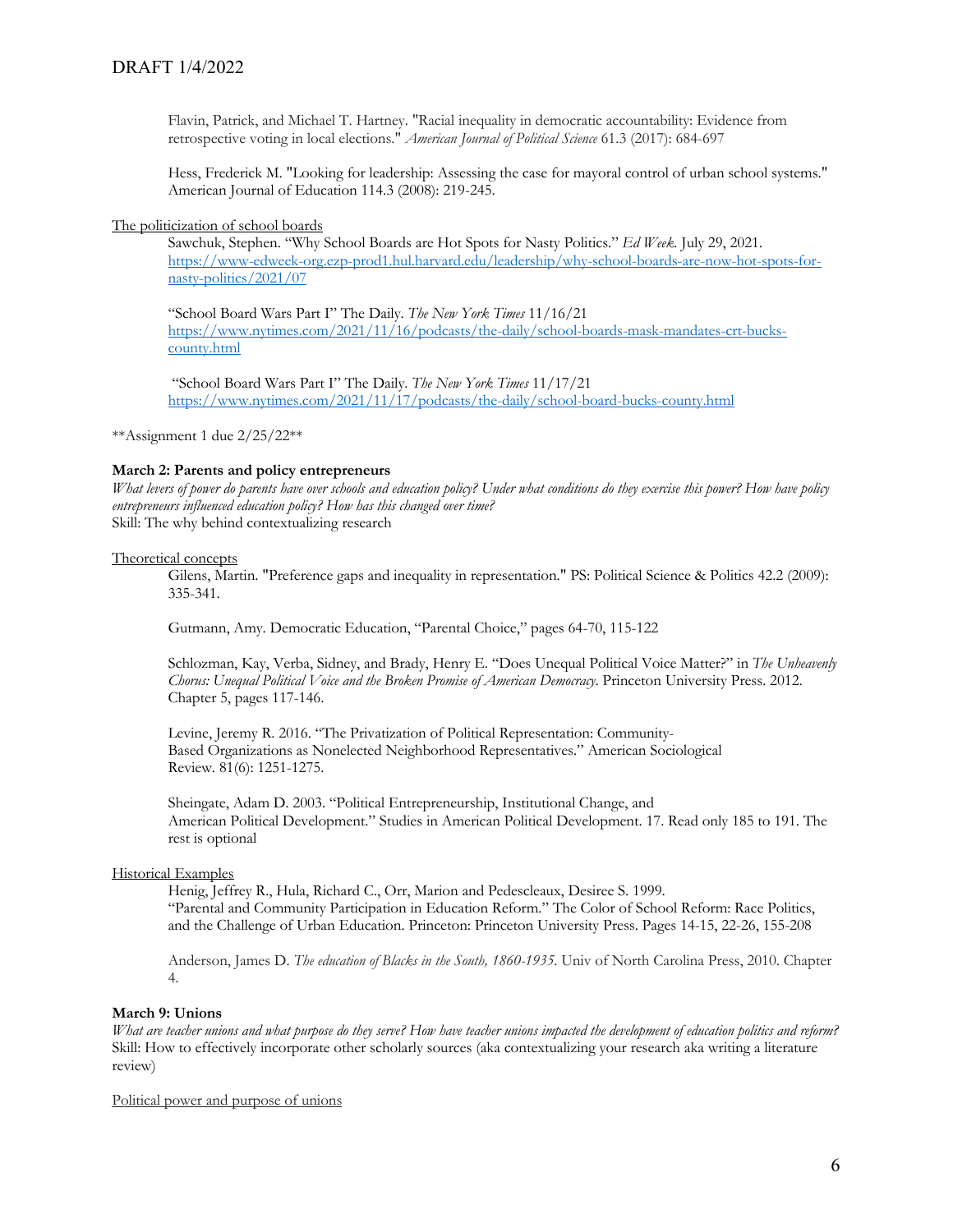Freeman, Richard B., and James L. Medoff. "The two faces of unionism." (1979).

Hertel-Fernandez, Alexander, and Ethan Porter. "Why Public Sector Union Members Support Their Unions: Survey and Experimental Evidence." *Social Forces* 100.1 (2021): 375-399.

#### Impact of unions in education

Bradley, Marianno and Katharine Strunk. 2018. "After Janus: A New Era of Teachers Union Activism." *Education Next*. 18(4). https://www.educationnext.org/after-janusnew-era-teachers-union-activism-agencyfees/

Hartney, Michael, and Patrick Flavin. "From the schoolhouse to the statehouse: Teacher union political activism and US state education reform policy." *State Politics & Policy Quarterly* 11.3 (2011): 251-268.

Moe, Terry. 2015. "Vested Interests and Political Institutions." *Political Science Quarterly*. 130: 277-318.

\*\*Assignment 2 due 3/11/22\*\*

## **PART III: PROMISES AND PITFALLS**

*When and how have schools been cites of communicating and enforcing racial, social, and cultural hierarchies? In what ways has education become more equitable? Less equitable? Under what conditions do more equitable education policies get passed and implemented?*

#### **March 23: Schools as tools of oppression**

*When and how have schools been cites of communicating and enforcing racial, social, and cultural hierarchies? How has this changed, if at all?* Skill: Using evidence in research papers (aka when to use primary and secondary sources)

Givens, Jarvis R. ""There would be no lynching if it did not start in the schoolroom": Carter G. Woodson and the occasion of Negro History Week, 1926–1950." *American Educational Research Journal* 56.4 (2019): 1457-1494.

Gonzales, Roberto G., Luisa L. Heredia, and Genevieve Negrón-Gonzales. "Untangling Plyler's legacy: Undocumented students, schools, and citizenship." *Harvard Educational Review* 85.3 (2015): 318-341.

Lomawaima, K. Tsianina, and Teresa L. McCarty. *" To Remain an Indian": Lessons in Democracy from a Century of Native American Education*. Teachers College Press, 2006. Chapter 3.

Love, Bettina L. *We want to do more than survive: Abolitionist teaching and the pursuit of educational freedom*. Beacon Press, 2019. Chapters 3 & 4 XX

Silverstein, Jack. "1619 Project and the Long Battle Over U.S. History." *The New York Times.* November 12, 2021. https://www.nytimes.com/2021/11/09/magazine/1619-project-us-history.html

## **March 30: Desegregation and resegregation**

*What has the trajectory of desegregation in the US been? What factors have accelerated and blocked changes in the racial make-up of schools?* Skill: Citations

Ryan, James E. 2010. Five Miles Away and a World Apart: One City, Two Schools, and the Story of Educational Opportunity in Modern America. Oxford: Oxford University Press. Pages 1-4, 21-117

Frankenberg, Erica, Ee, Jongyeon, Ayscue, Jennifer B. and Orfield, Gary. 2019. Harming our Common Future: America's Segregated Schools 65 Years After Brown. UCLA's Civil Rights Project

Tillman, Linda C. "(Un) intended consequences? The impact of the Brown v. Board of Education decision on the employment status of Black educators." Education and urban society 36.3 (2004): 280-303

Walker, Vanessa Siddle. *Their highest potential: An African American school community in the segregated South*. Univ of North Carolina Press, 1996. Introduction and Afterword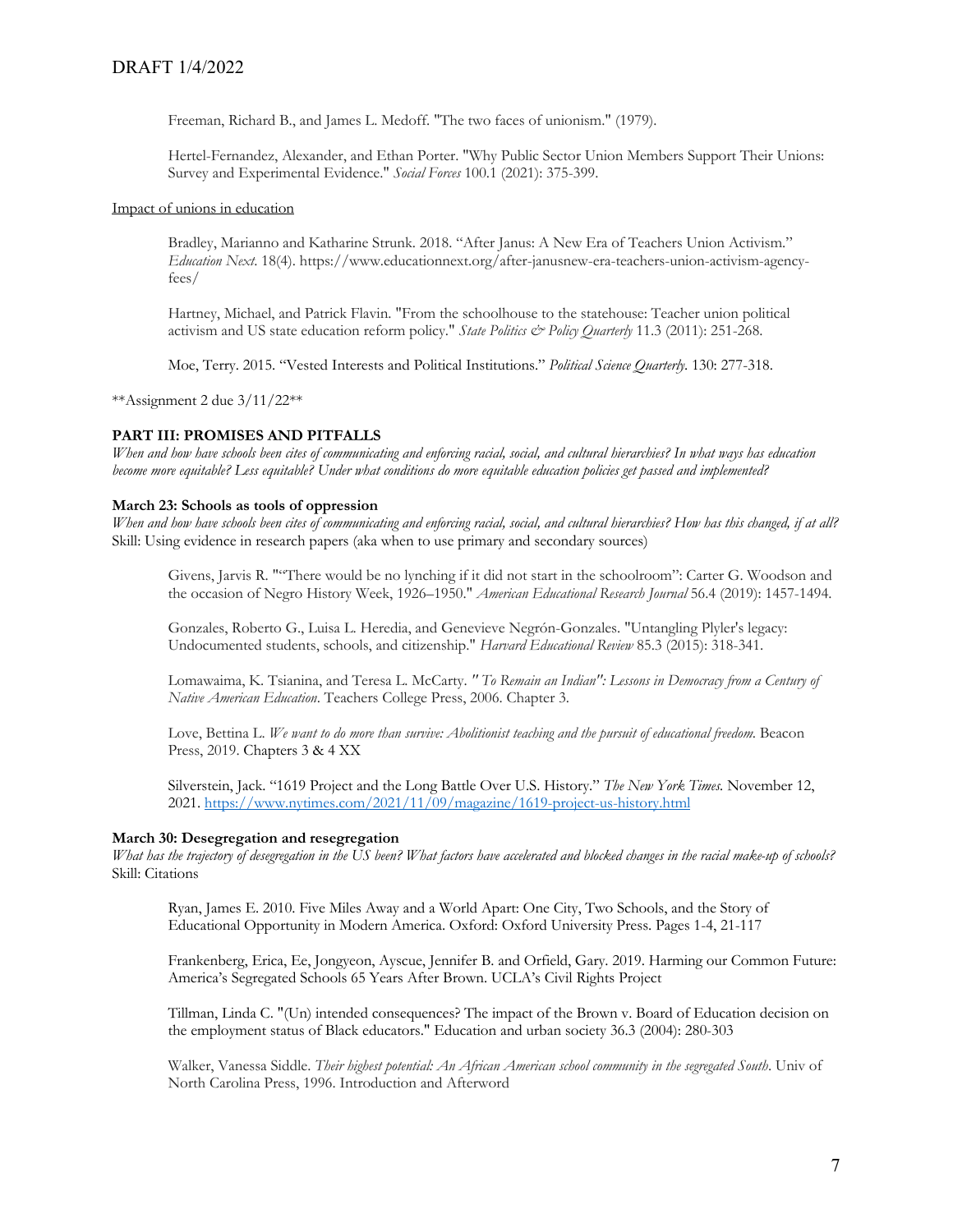## **April 6: Exit and Integration**

*What role does "exit" play in American education? Should integration be a goal of public education? If so, how should we achieve this?* Skill: Quoting, paraphrasing, and summarizing

## Theoretical frame

Hirschman, Albert O. 1970. Exit, Voice, and Loyalty: Responses to Decline in Firms, Organizations, and States. Pages 1-54, 76-86, 106-120

## **Examples**

Siegel-Hawley, Genevieve; Diem, Sarah; and Frankenberg, Erica. 2018. "The Disintegration of Memphis-Shelby County, Tennessee: School District Secession and Local Control in the 21st Century." American Educational Research Journal 55(4): 651–92.

Episode 1: The Book of Statuses. "Nice White Parents" *The New York Times & Serial Productions.* https://www.nytimes.com/2020/07/23/podcasts/nice-white-parents-serial.html

Episode 5: We Know it When We See It. "Nice White Parents" The New York Times & Serial Productions. https://www.nytimes.com/2020/07/23/podcasts/nice-white-parents-serial.html

## **April 13: The role of higher education**

*What responsibilities does higher ed have in addressing inequities in American education? Does the structure of American higher education address or exacerbate inequality in education?*

Skill: Writers' workshop

Anderson, James D. *The education of Blacks in the South, 1860-1935*. Univ of North Carolina Press, 1988. Chapter 7.

Chetty, XX. Determinants of Income Segregation and Intergenerational Mobility Across Colleges

Jack, Anthony Abraham. *The privileged poor*. Harvard University Press, 2019. Introduction, Chapter 1, and Conclusion.

Nidiffer, Jana, and Jeffrey P. Bouman. "The Chasm between Rhetoric and Reality: The Fate of the" Democratic Ideal" When a Public University Becomes Elite." Educational Policy 15.3 (2001): 432-451.

## **PART IV: PROMISE OR PITFALL? (Student choice on two topics)**

## **April 20: Student Choice 1**

Skill: Deep dive on introductions & conclusions

## **April 26: Student Choice 2 and wrap up**

Skill: Writers' workshop

## **Option 1: Choice & Charters**

*To what extent are charter schools and expanded parent choice a solution to the challenges of inequality facing public education? How have the justifications for charters and choice changed over time? Who benefits and who is disadvantaged by choice?*

Kahlenberg, Richard D. *Tough liberal: Albert Shanker and the battles over schools, unions, race, and democracy*. Columbia University Press, 2007. Pg 308-318.

Hackett, Ursula, and Desmond King. "The Reinvention of Vouchers for a Color-Blind Era: A Racial Orders Account." *Studies in American Political Development* 33.2 (2019): 234-257.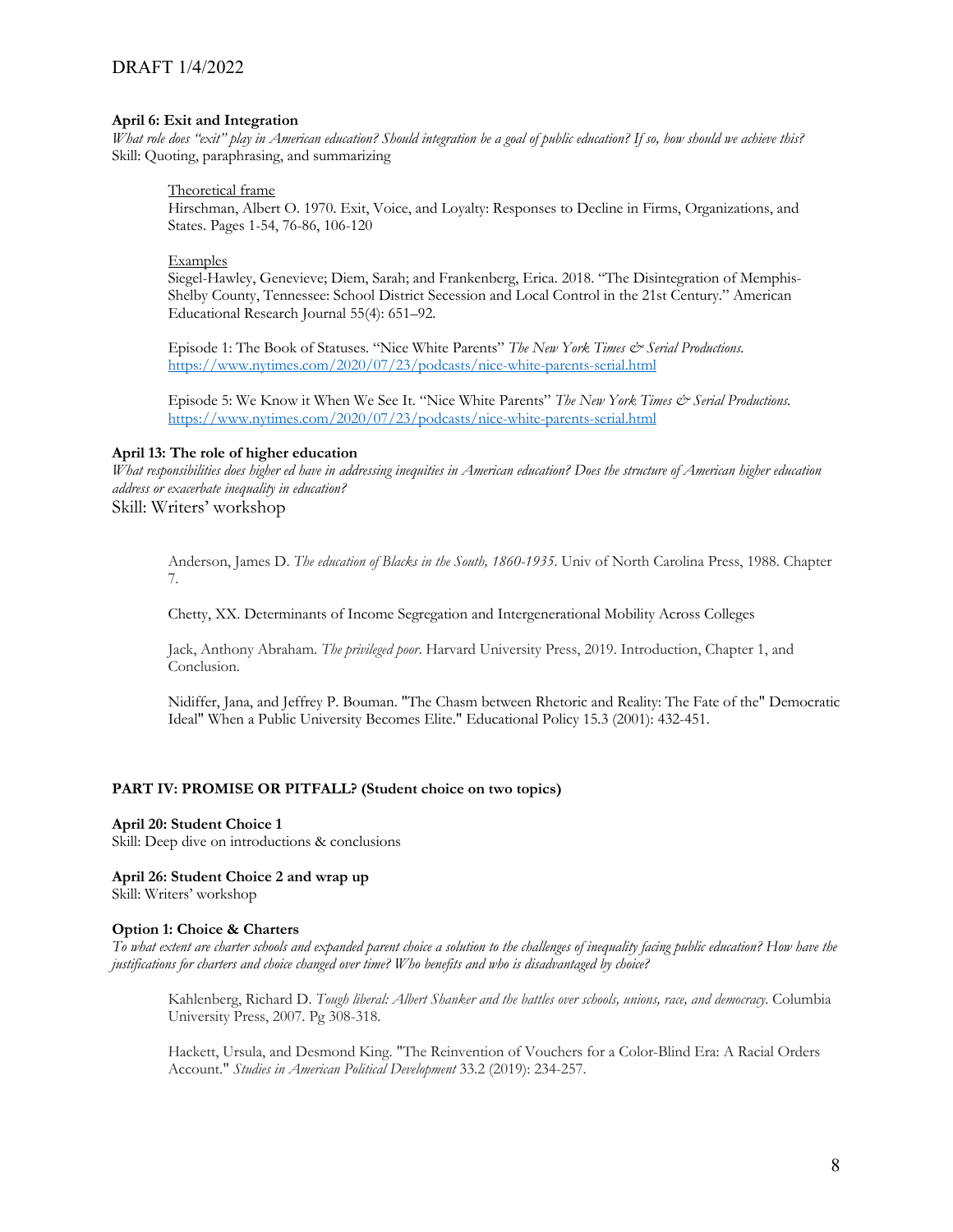Lay, J. Celeste, and Anna Bauman. "Private governance of public schools: Representation, priorities, and compliance in New Orleans charter school boards." *Urban Affairs Review* 55.4 (2019): 1006-1034.

Jessen, Sarah Butler. "Special education & school choice: The complex effects of small schools, school choice and public high school policy in New York City." *Educational Policy* 27.3 (2013): 427-466.

Milton Friedman. 1955. "The Role of Government in Education" http://la.utexas.edu/users/hcleaver/330T/350kPEEFriedmanRoleOfGovttable.pdf. You can skip the section on vocational education.

Paredes Scribner, Samantha M., and Erica Fernández. "Organizational politics of parental engagement: The intersections of school reform, anti-immigration policies, and Latinx parent organizing." *Educational Policy* 31.6 (2017): 895-920

Moe, Terry M. *The politics of institutional reform: Katrina, education, and the second face of power*. Cambridge University Press, 2019. 1-6 and 66-162 (Feel free to skim pages 129-162 if you are short on time – be sure to get to the readings below). XX

Ryan, James Edward, and James E. Ryan. *Five miles away, a world apart: One city, two schools, and the story of educational opportunity in modern America*. Oxford University Press, 2010. Pages 181-216, 228-238.

## **Option 2: Teaching Corps**

*What are the justifications for a teaching corps? Does bringing people into teaching temporarily hinder or address educational inequality? What are the racial implications of a teaching corps model?*

Kopp, Wendy. *One day, all children...: The unlikely triumph of Teach for America and what I learned along the way*. PublicAffairs, 2008.

McAdam, Doug, and Cynthia Brandt. "Assessing the effects of voluntary youth service: The case of Teach For America." Social Forces 88.2 (2009): 945-969.

Rogers, Bethany. ""Better" People, Better Teaching: The Vision of the National Teacher Corps, 1965– 1968." *History of Education Quarterly* 49.3 (2009): 347-372.

Eckert, Sarah Anne. "The National Teacher Corps: A study of shifting goals and changing assumptions." *Urban Education* 46.5 (2011): 932-952.

D'Amico, Diana. "Teachers' rights versus students' rights: Race and professional authority in the New York City Public Schools, 1960–1986." *American Educational Research Journal* 53.3 (2016): 541-572.

#### **Option 3: No excuses and school discipline**

*What were the origins of no excuses school discipline? What are the justifications for such systems? How have these justifications changed over time?*

Lopez Kershen, Julianna, Jennie Miles Weiner, and Chris Torres. "Control as care: How teachers in "no excuses" charter schools position their students and themselves." *Equity & Excellence in Education* 51.3-4 (2018): 265-283.

Skiba, Russell J., Mariella I. Arredondo, and Natasha T. Williams. "More than a metaphor: The contribution of exclusionary discipline to a school-to-prison pipeline." *Equity & Excellence in Education* 47.4 (2014): 546-564.

Payne, Allison Ann, and Kelly Welch. "Restorative justice in schools: The influence of race on restorative discipline." *Youth & Society* 47.4 (2015): 539-564.

## **Option 4: Accountability and high stakes testing**

*How did public officials justify the need for high stakes testing? What problems was accountability supposed to solve? How has the approach to and arguments against accountability changed over time?*